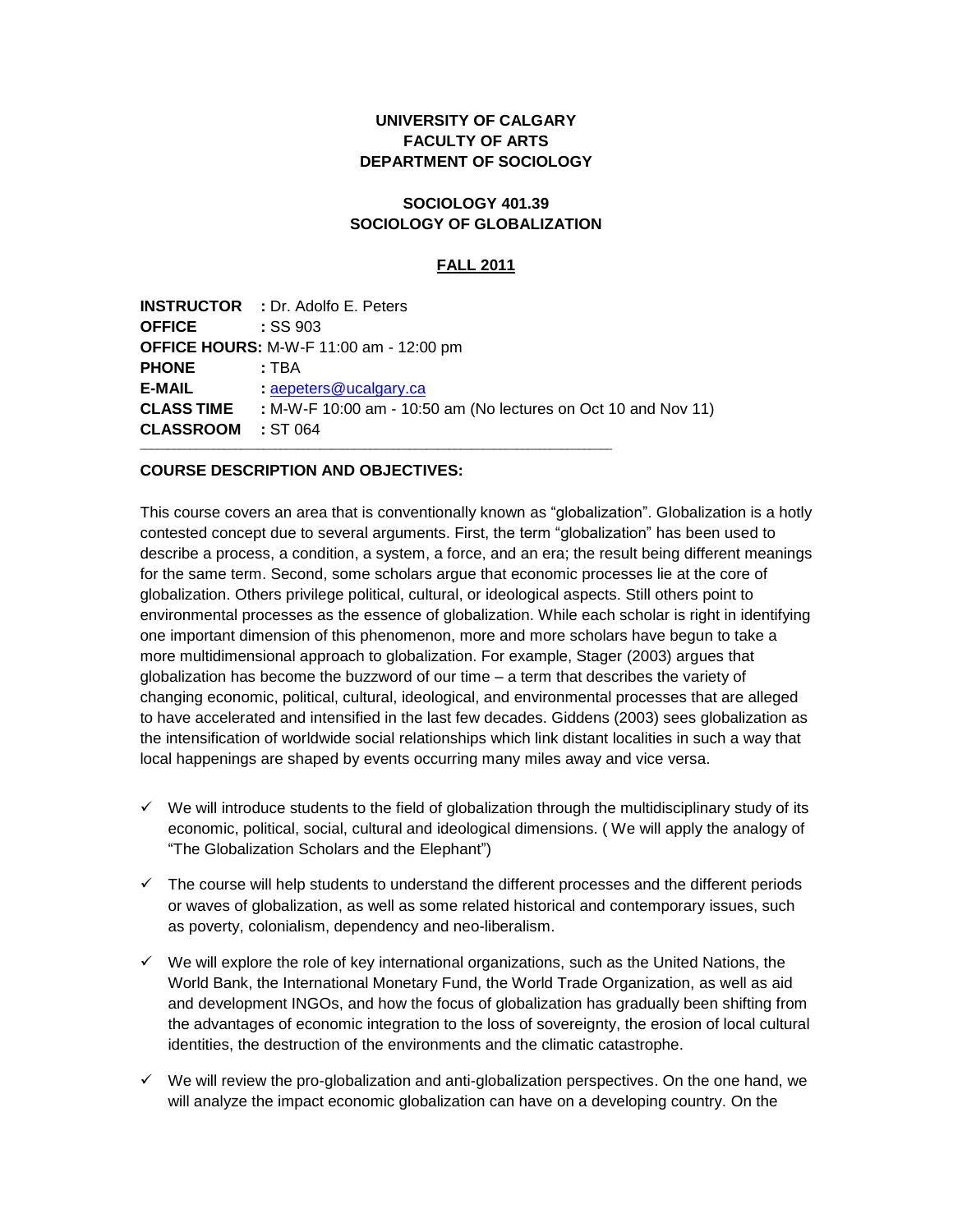other hand, we will discuss the arguments presented by scholars, politicians and international bureaucrats on the benefits of globalization.

The course is structured within approximately 13 weeks in a very compressed structure. In order to cover effectively all the materials presented, every two lecture days (W & F) will be followed by a workshop (M) in which, the issues approached during the lectures, as well as in the assigned readings and other course material, will be further debated through group discussions. Your participation in all lectures and especially in the workshops is important both to your selfimprovement and your partial and final grades.

# **TEXTBOOKS AND READINGS:**

### **Required Reading:**

Steger, B. Manfred. 2009. Globalization – A Very Short Introduction. 2<sup>nd</sup> Edition. London: Oxford University Press. (Note: It will be available at the University bookstore by the end of the second week of classes)

### **Supplemental Readings:**

Other readings to supplement the topics covered in the main reading and to be discussed in the lectures, will be posted on Blackboard (PDF files) as the term progresses or left on reserve at the Circulation Desk, MacKimmie Library.

### **ASSIGNMENTS AND EVALUATION:**

This is a highly participatory and "hands on" course. There will be no formal partial or final examinations, instead, you will write a Take-Home Final Paper, complete a Research Project, and write and discuss four Short-Reaction papers. The description of each one of the above course evaluation components is as follows:

#### **Take-Home Final Paper:**

The Take-Home Final Paper (8 pages in length plus references) will count for **30%** of your final grade. The guidelines for this final Paper will be posted on Blackboard four weeks before the **due date of December 9, 2011.**

#### **Research Project:**

A Research Project (Poster & Essay - 6 pages in length plus references) will be assigned around week four; you will have three weeks to complete this assignment (**due on October 24, 2011**). This Research Project will count for **30%** of the course grade distributed as follows: 20% Poster and Essay, and 10% oral defense and presentation in class on **October 24 & 26**. Details regarding the subject (s) and methodology for the Research Project will be discussed as the term progresses.

#### **Short Reaction Papers:**

There will be FOUR Short-Reaction papers (four pages in length plus references) throughout the term (**due on Sep 26, Oct 7, Nov 7 & Nov 21**). These short reaction papers will be presented in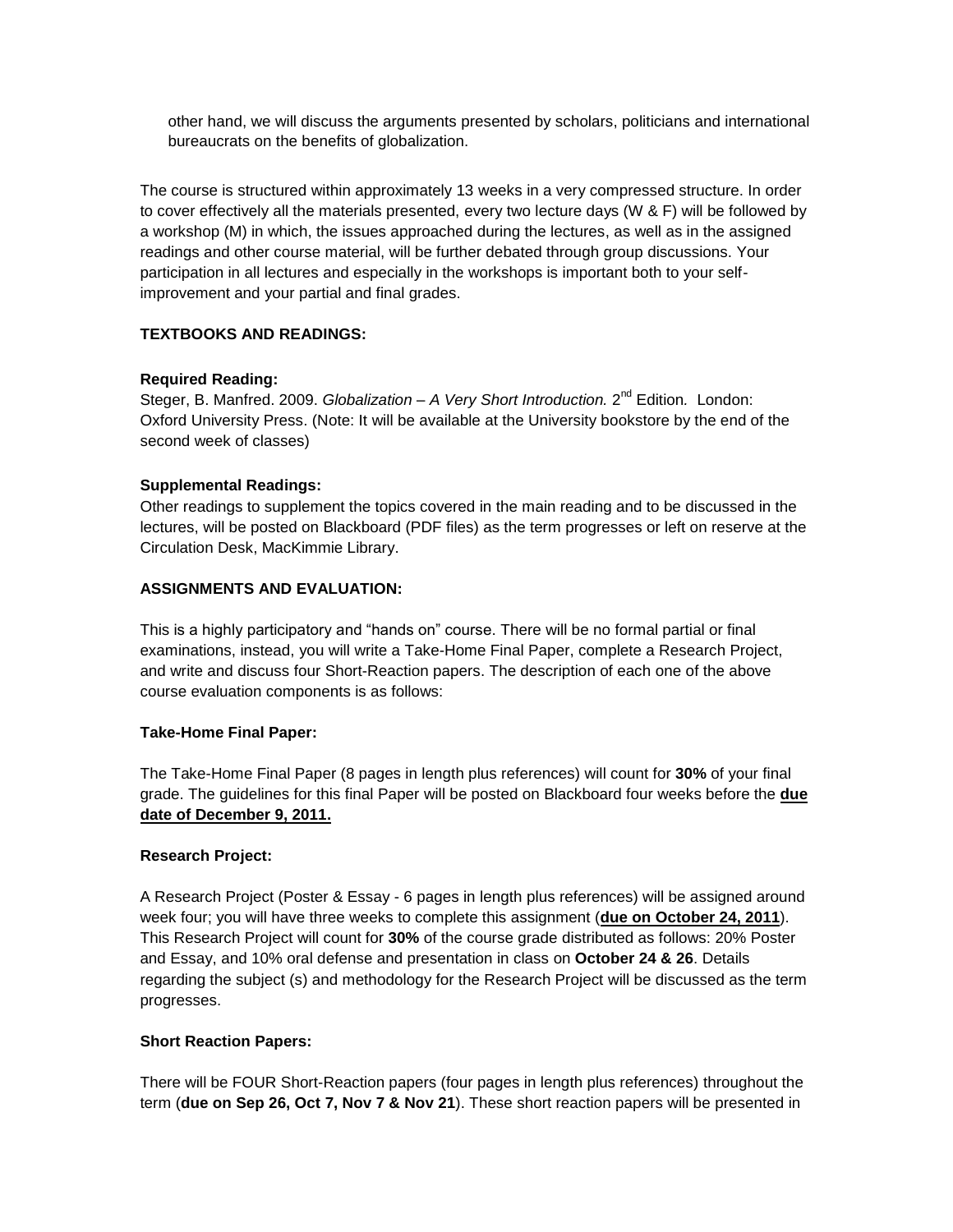class during the workshops. A specific question/issue will be posted on blackboard one week prior to the due date. Each short reaction paper will count for **10%** of the total grade.

# **COMPOSITION OF FINAL GRADE:**

| <b>Component</b>                      | <b>Due Date</b>              | Weight<br>$(\%)$ |
|---------------------------------------|------------------------------|------------------|
| Take-Home Final<br>Paper              | December 9                   | 30               |
| 4 Short-Reaction<br>papers (10% each) | Sep 26, Oct 7, Nov 7, Nov 21 | 40               |
| <b>Research Project</b><br>Report     | October 24                   | 20               |
| Oral defense of                       | October 24 & 26              | 10               |
| Research Project<br>TOTAL             |                              | 100              |

## **NOTES:**

- $\checkmark$  Students must complete all components of this course to receive a passing grade.
- $\checkmark$  It is the student's responsibility to keep a copy of each submitted assignment.
- $\checkmark$  All assignments will be assessed at least partly on writing skills. Writing skills include not only surface correctness (grammar, punctuation, sentence structure, etc) but also general clarity and organization. All assignments must be properly documented (ASA Format).

## **SCHEDULE OF LECTURES:**

#### **Section One: Understanding Globalization**

- Posing the problem
- Globalization: A contested concept
- The different faces of globalization: The good, the bad and ugly
- The multiple dimensions of globalization
- Globalization: A powerful force and un-stoppable process?

#### **Section Two: The Many Waves of globalization**

- Is globalization a new phenomenon?
- A historical approach to globalization
- From colonization to the twenty-first century

### **Section Three: The Economic Dimension of Globalization**

- Growth, and development
- Poverty and global inequality: The Development Agendas and the Millennium Development Goals
- The new global economic order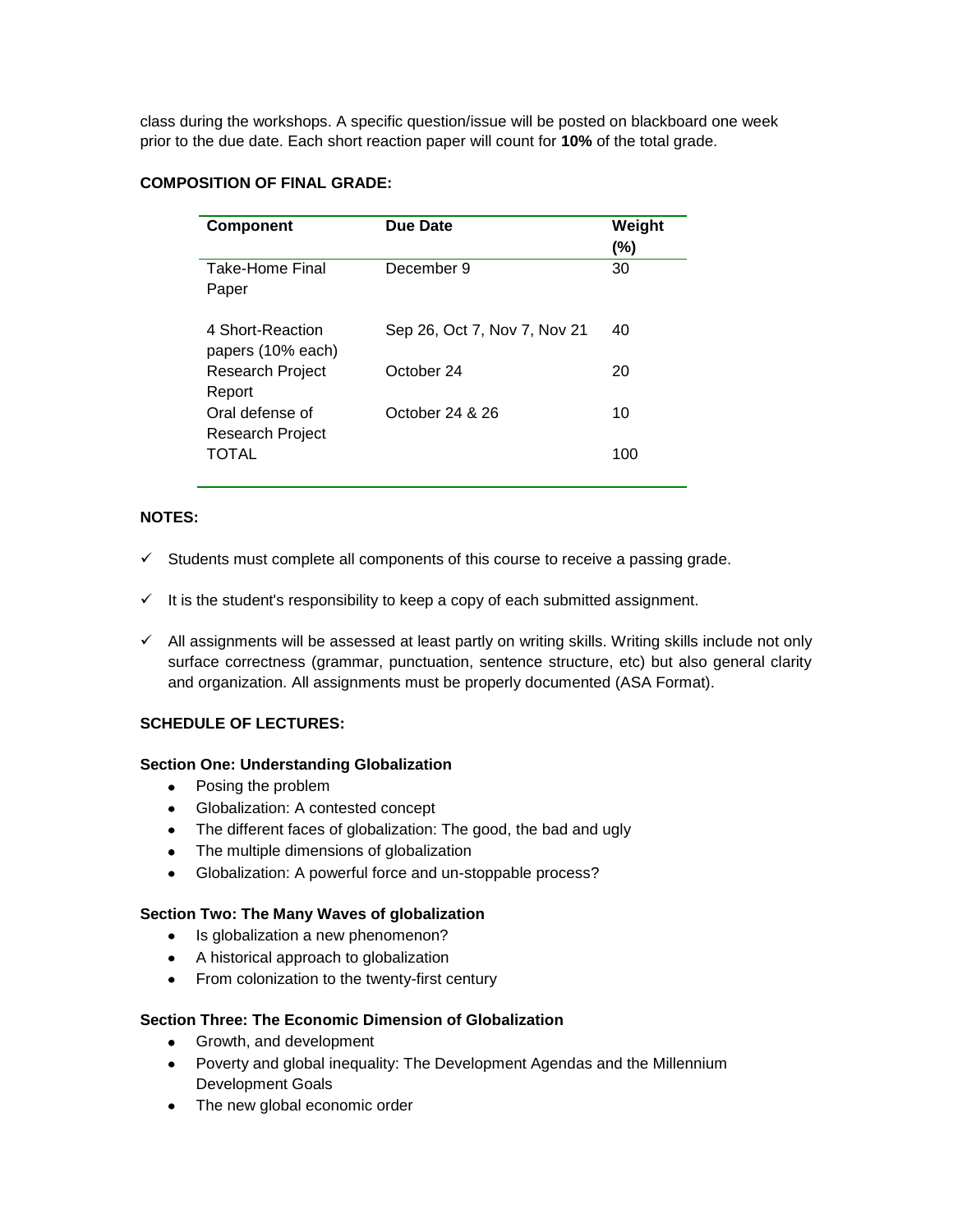- Neoliberalism and the Washington Consensus
- MNCS and foreign direct investment
- International aid and development cooperation
- The non-profit sector going global
- The crises of Capitalism

### **Section Four: Globalization and Its Discontents**

- The ideological frameworks
- Revolts against globalization
- The Argentina Consensus
- The Sao Paulo Forum

### **Section Five: The Political Dimension of Globalization** (**Guest Lecture)**

- The end of the Nation State?
- Sovereignty under siege?

## **Section Six: The Cultural Dimension of Globalization**

- Homogenization, harmony, resistance and discord
- The non-Western views of globalization
- The causes and effects of global migration
- The role of the media and the social media
- The globalization of languages

### **Section Seven: Globalization and the Environment**

- Sustainable development
- Participatory development
- The green economy

#### **Section Eight: Globalization for All?**

- The Future of Globalization: Expectations versus reality
- Moral and ethical considerations

**NOTE:** A detailed schedule of lectures and description of the contents of each section, supplemental readings and assignments will be posted on Blackboard.

During the majority of class days (Wednesdays and Fridays), lectures will be presented on topics that complement the readings assigned on those days. Questions or issues for the Short-Reaction Papers will be derived from the assigned readings, lectures, films/videos, material from workshops and guest lectures. Students are responsible for reading the assigned chapters whether or not the topics are fully covered in lectures. I will endeavour to have a summary of my lecture notes (Power Point slides) posted on Blackboard immediately after a section has been completed. Please do not ask me to post lectures notes in advance, logistically this is not feasible.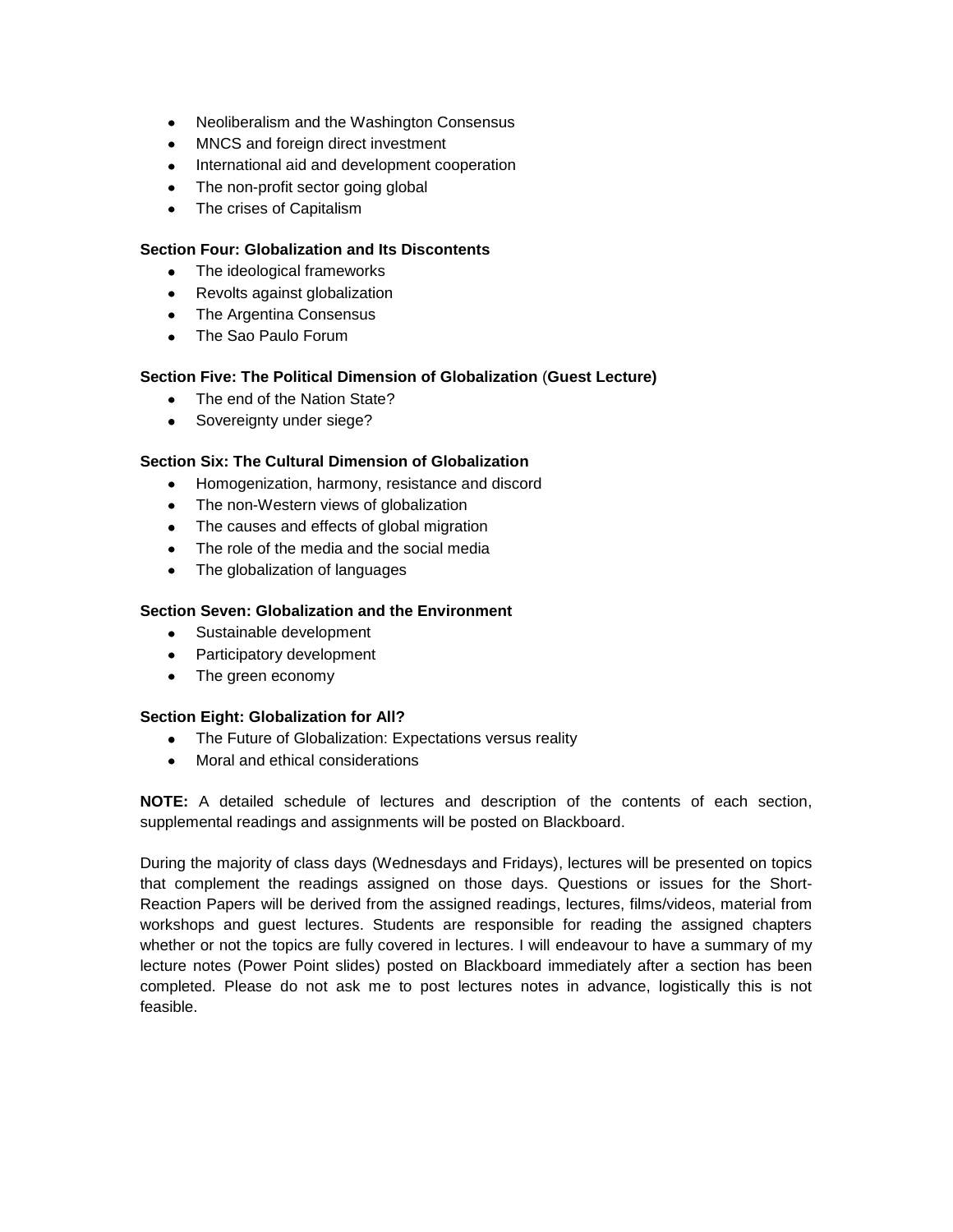# **GRADING SYSTEM:**

Grades are entered as raw scores (percentages) into the grading system. Your final letter grade is computed based on the weighted sum of your raw scores. The following grading system will be used in this course:

| Category               | <b>Letter Grade</b> | Percentage   |
|------------------------|---------------------|--------------|
| Outstanding            | A+                  | 95%-100%     |
| Excellent, superior    | A                   | 90%-94%      |
| performance            | A-                  | 85%-89%      |
| Good, above average    | $B+$                | 80%-84%      |
| performance            | B                   | 76%-79%      |
|                        | B-                  | 72%-75%      |
| Satisfactory, basic    | $C+$                | 67%-71%      |
| understanding          | С                   | 63%-66%      |
|                        | C-                  | 59%-62%      |
| Minimal pass, marginal | D+                  | 54%-58%      |
| performance            | D                   | 50%-53%      |
| Fail, unsatisfactory   | F                   | $0\% - 49\%$ |
| performance            |                     |              |

# **NOTE: The grades for a course component may be scaled to maintain equity among sections and to conform to departmental norms.**

## **POLICY FOR LATE ASSIGNMENTS**:

Please be fully aware of the following policies regarding late completion of course assignments:

- Due dates for all assignments are **not negotiable.**
- $\checkmark$  Assignments must be handed in to the Instructor on the date they are due. Assignments will not be accepted electronically under any circumstance.
- $\checkmark$  Research Project (Poster & Essay) and Take-Home Final Paper submitted after the deadline will be penalized with the **loss of 5 points** for each day late.
- $\checkmark$  Students who fail to make the in-class presentation of their Research Project (Poster & Essay) will automatically **lose the 10%** assigned to this part of the total evaluation.
- Short-Reaction Papers submitted after the deadline will be penalized with the **loss of 3 points** for each day late.

## **EMERGENCY EVACUATIONS:**

In the case of fire or other emergency evacuation of this classroom, please proceed to the ICT Court (Primary assembly point) or to the Professional Faculties Food Court (Alternate assembly point). For more information on the emergency evacuation procedures and the assembly points see:<http://www.ucalgary.ca/emergencyplan/assemblypoints>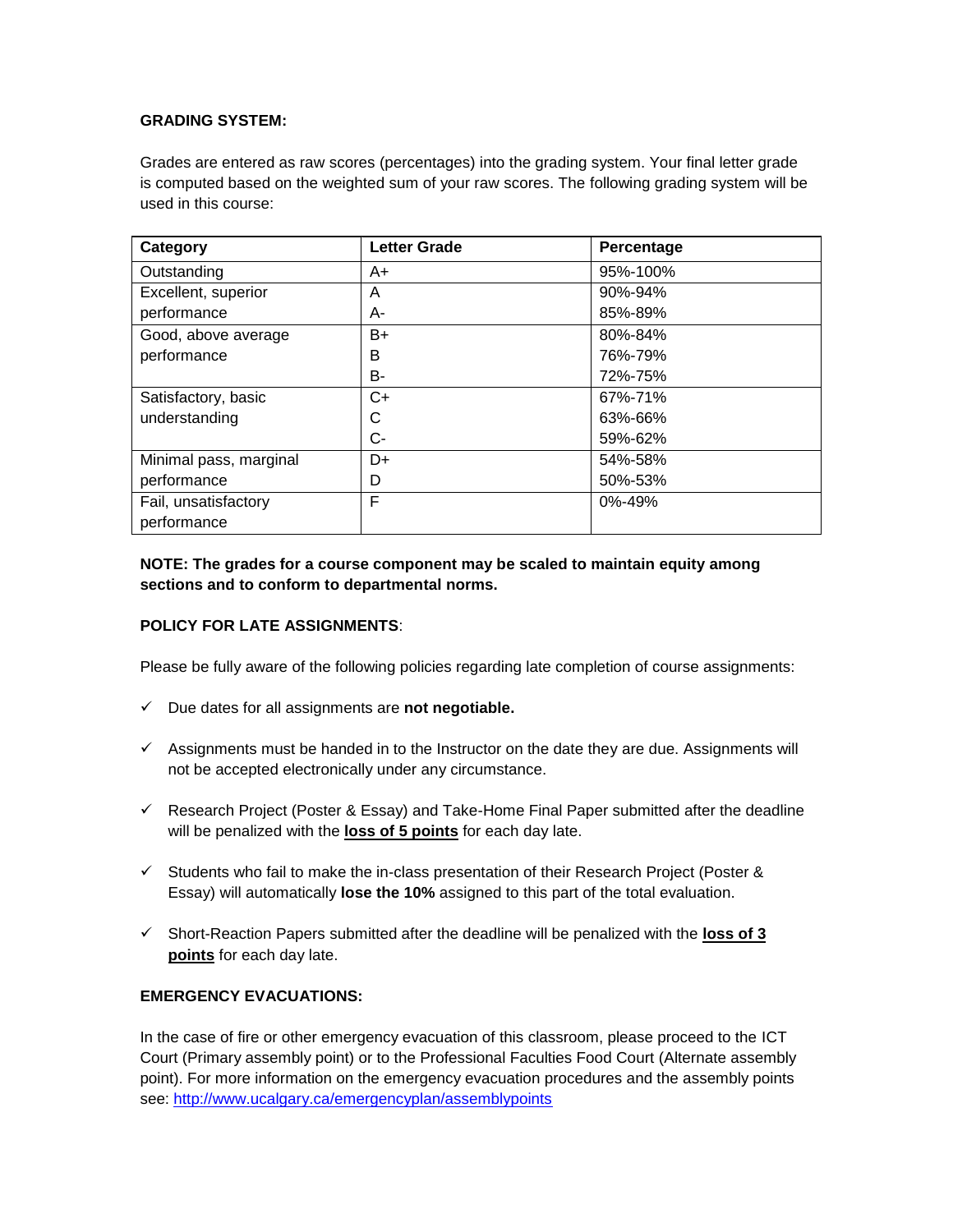### **DEFERRALS**:

If at all possible you must provide advance notice to the instructor if you are unable to take a test or pass in an assignment or essay on time. All requests for deferral of a course component due to health reasons must be accompanied by written documentation as outlined in the University Calendar and should be obtained while the student has the physical or emotional problem rather than after recovery. Deferrals will be allowed in the following circumstances: illness, domestic affliction or religious conviction. Travel arrangements and misreading of the syllabus are not valid reasons for requesting a deferral. Deferrals will not be granted if it is determined that just cause is not shown by the student.

If you have missed a test for a legitimate reason, the instructor can require you to write a "make up" test as close in time to the original test as possible or can choose to transfer the percentage weight to another course component. If the instructor schedules a "make up" test for you, its date and location will be at the convenience of the Department of Sociology.

### **Deferred Final Exam Form:**

Please note that requests to defer a Registrar-scheduled final exam are dealt with through the Registrar's Office. Further information about deadlines, and where paperwork should be taken, is available on the form, which can be found at: [http://ucalgary.ca/registrar/files/registrar/APP%20FOR%20DF%20EXAM\\_0.pdf](http://ucalgary.ca/registrar/files/registrar/APP%20FOR%20DF%20EXAM_0.pdf)

#### **Deferred Term Work Form:**

Deferral of term work past the end of a term also requires a form to be filled out. It's available at <http://www.ucalgary.ca/registrar/files/registrar/defTW.pdf>

Once an extension date has been agreed between instructor and student, the form should be taken to the Faculty of Arts Program Information Centre (SS 110) for approval by an Associate Dean (Students).

## **ETHICS RESEARCH:**

Students are advised that any research with human subjects—including any interviewing (even with friends and family), opinion polling, or unobtrusive observation--must have the approval of the Departmental Ethics Committee. In completing course requirements, students must not undertake any human subjects research without discussing their plans with the instructor, to determine if ethics approval is required.

#### **Academic Misconduct:**

Plagiarism, cheating and other academic misconduct are regarded as serious academic offences. Students are advised to consult the University Calendar which presents a Statement of Intellectual Honesty and definitions and penalties associated with cheating, plagiarism, and other academic misconduct.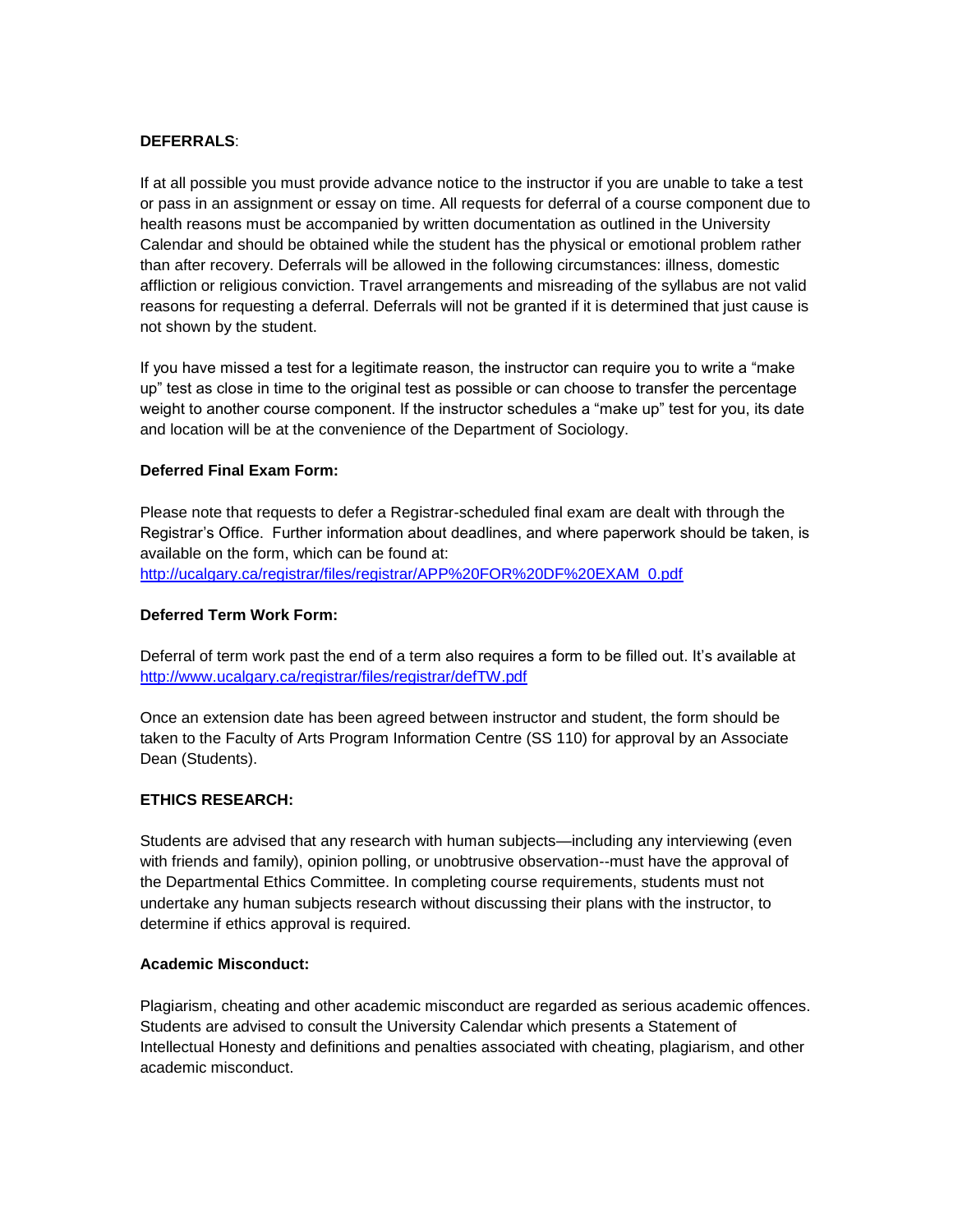# **The Freedom of Information and Protection of Privacy (FOIP):**

**FOIP legislation** disallows the practice of having students retrieve assignments from a public place, e.g., outside an instructor's office or the Department main office. Written assignments must be returned to students individually, during class, or during the instructor's office hours; if a student is unable to pick up her/his assignment s/he may provide the instructor with a stamped, self-addressed envelope to be used for the return of the assignment.

## **"SAFEWALK" Program:**

The University of Calgary provides a "safe walk" service to any location on Campus, including the LRT, parking lots, bus zones, and campus housing. For Campus Security/Safewalk call 220- 5333. Campus Security can also be contacted from any of the "Help" phones located around Campus.

### **ACADEMIC ACCOMMODATION**:

Students with a disability, who require academic accommodation, need to register with the Disability Resource Centre (MC 295, phone 220-8237). Academic accommodation letters need to be provided to course instructors no later than fourteen (14) days after the first day of class. It is a student's responsibility to register with the Disability Resource Centre and to request academic accommodation, if required.

### **Handing in papers outside of class, return of final papers, and release of final grades**:

- $\checkmark$  When students are unable to submit papers in class, they should make arrangements to hand in their papers directly to the instructor or teaching assistant. Papers will not be accepted in the main Sociology Department office.
- $\checkmark$  Final papers will not be returned through the main Sociology Department office. The Freedom of Information and Privacy (FOIP) legislation disallows the practice of having students retrieve assignments from a public place (i.e. outside an instructor's office, the department office etc.) Students who want their final papers returned by mail must attach a stamped, self-addressed envelope with the paper. Otherwise final papers will be available for pick-up only during the instructor's office hours at the end of this term or at the beginning of the next term.
- $\checkmark$  Final grades are not posted by the Sociology Department. They are available only online.

# **OTHER IMPORTANT NOTES**

- $\checkmark$  The instructor reserves the right to introduce changes to the course outline and to the schedule of readings as the term progresses. All changes will be announced in class and/or posted on Blackboard.
- $\checkmark$  Please e-mail the instructor for administrative concerns only. Substantive issues should be addressed in person, either in class, workshops, office hours, or making an appointment with the instructor. Therefore, do not expect the instructor to respond to e-mails unless there is a matter of urgency.